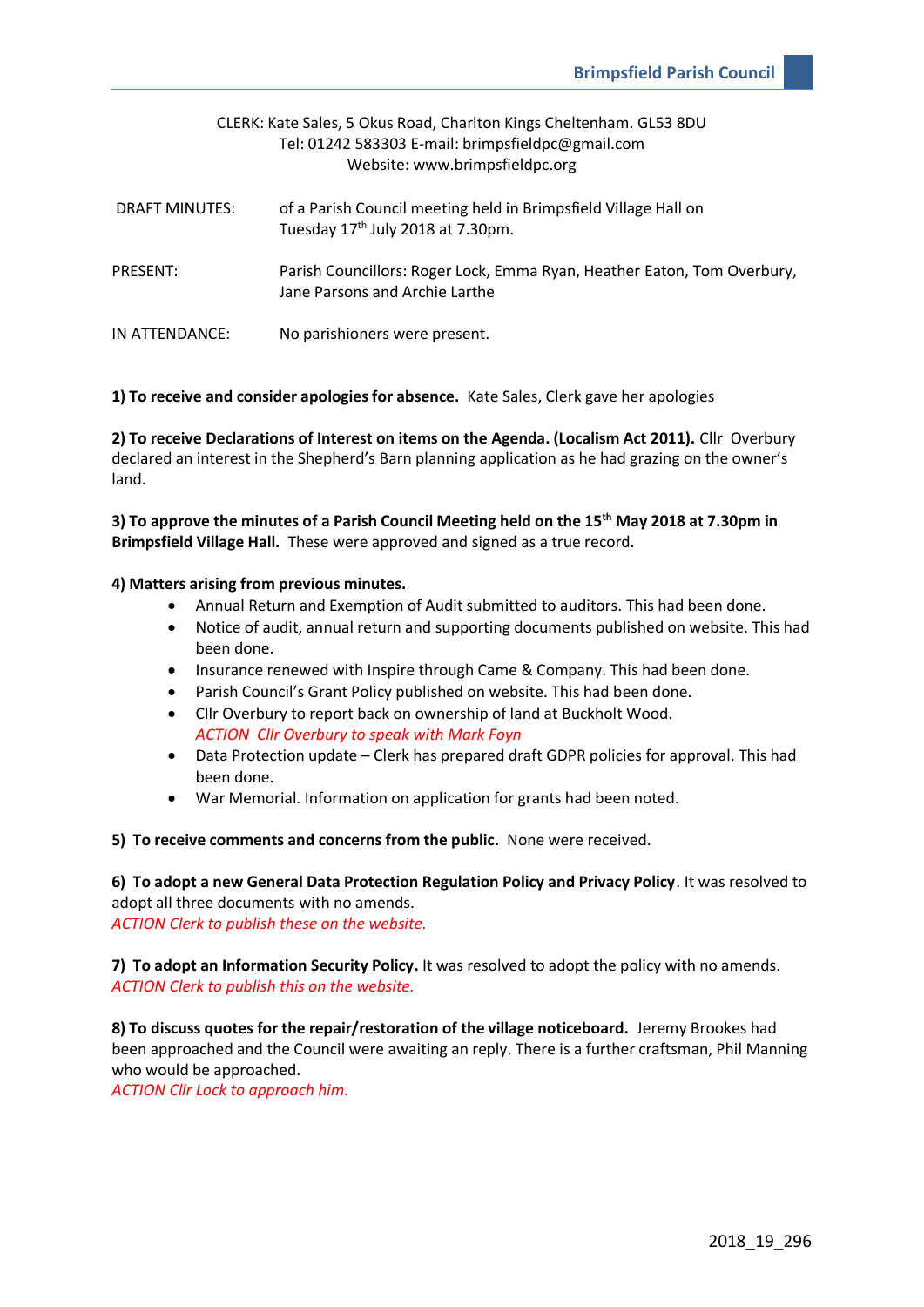CLERK: Kate Sales, 5 Okus Road, Charlton Kings Cheltenham. GL53 8DU Tel: 01242 583303 E-mail: brimpsfieldpc@gmail.com Website: www.brimpsfieldpc.org

# **9) To consider and note planning applications and agree responses:**

# **For consideration**

**Old Malt House The Knapp Brimpsfield (18/01950/FUL and 18/01951/LBC) -** Replace modern roof structure, addition of 2 dormer windows. Internal alterations and insertion of staircases. Erection of garden wall and gates. No Comment.

**Shepherd's Barn Syde Park Farm Caudle Green (17/05191/FUL)** - Change of use of barn to dwelling, single storey lean-to extension, access track and associated site works (Variation of condition 2 of appeal decision APP/F1610/W/17/3174211 to substitute amended plans to use artificial stone tiles, additional roof lights to east elevation, stone chimney, layout and elevational changes). No Comment.

# **10) Highways and PROW Update**

• Cllr Lock informed Councilors of an incident on Common Lane when a large vehicle reversed into a wall at Muzzards. The driver refused to hand over insurance details and although the Police were informed, the Police took no action.

# **11) To discuss winter maintenance update from Amey and additional bagged salt for winter 2018/19**

- Cllr Overbury read a letter from Amey regarding salt bags and provision for winter 2018/19
- Cllr Lock had spoken with Mark Foyn (Snow Warden). The old bags of salt need using up. We also require another Grit Bin between the Public Bridleway 10 and the Leveretts. It was agreed that if this cost less than £100 we would order one. Mark Foyn also advised that it would be useful for councilors to have Jo Whitaker's (snow plough) 'phone number *ACTION Clerk to circulate Amey's letter and Jo Whitaker's 'phone number to councilors.*

**12) To note Clerk's resignation given to the Chair on the 12.06.18 (notice given until 31st August) and clarify recruitment process.** Cllr Overbury informed councilors that the Clerk had taken on a larger council and had reluctantly chosen to hand in her resignation. An advertisement had been placed for a new Clerk and to date there had been three applications. The Parish council will allow a further ten days for any remaining applications to arrive. At that point chosen applicants would be interviewed by a panel of three councilors, Cllrs Overbury, Parsons and Lock.

## **13) Finances**

The accounts were unanimously approved.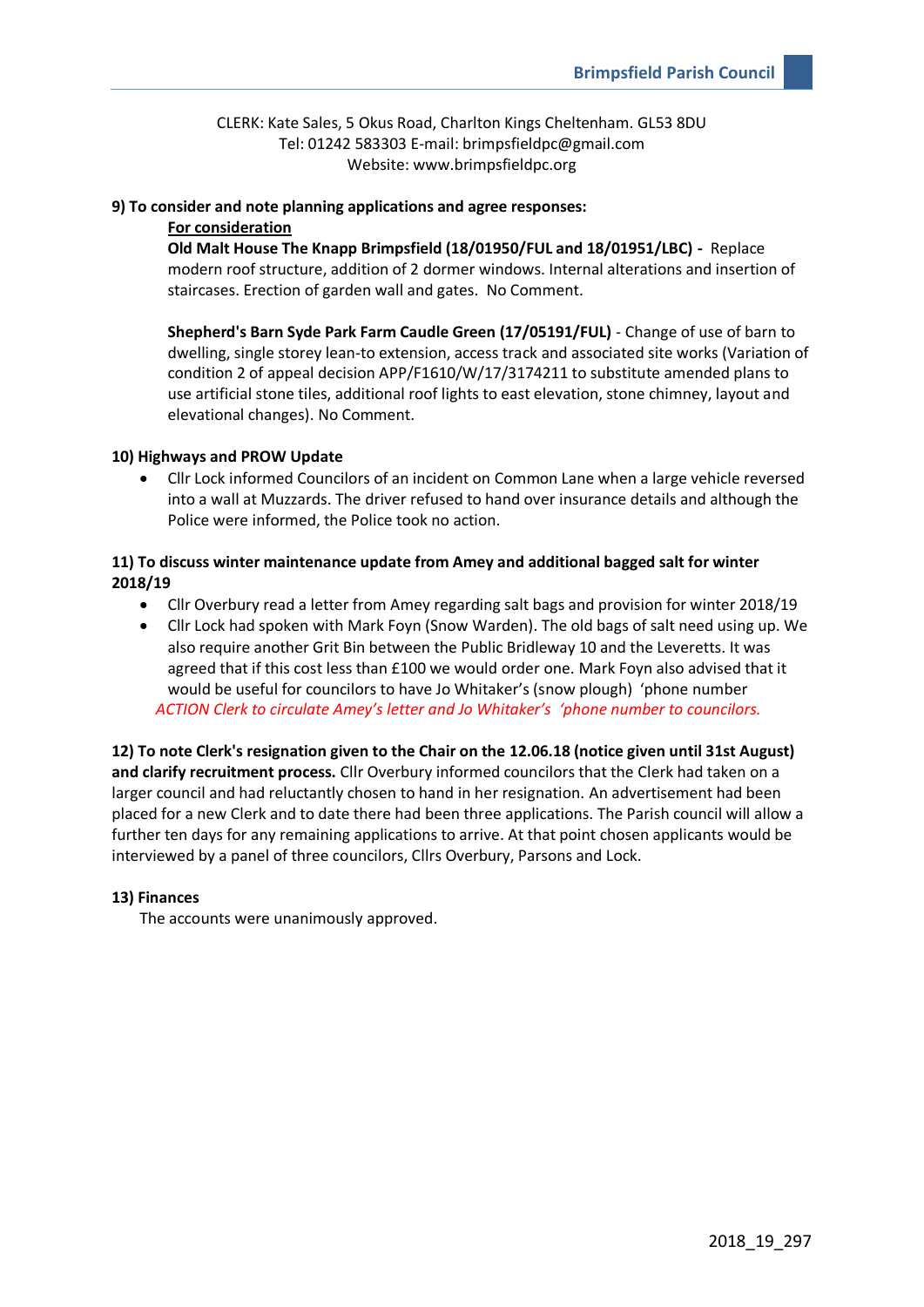# CLERK: Kate Sales, 5 Okus Road, Charlton Kings Cheltenham. GL53 8DU Tel: 01242 583303 E-mail: brimpsfieldpc@gmail.com Website: www.brimpsfieldpc.org

| BPC EXP vs BUDGET 2018-19          |  | <b>BRIMPSFIELD PARISH COUNCIL</b> |               |            |            |          |               |
|------------------------------------|--|-----------------------------------|---------------|------------|------------|----------|---------------|
|                                    |  |                                   |               |            |            |          |               |
|                                    |  |                                   |               | Actual     | Antic.     | Total    | Spend vs      |
|                                    |  |                                   |               | Income $/$ | Income $/$ | Income/  | <b>Budget</b> |
|                                    |  |                                   | <b>Budget</b> | Spend to   | Spend from | Spend to | to            |
|                                    |  |                                   | 2018/19       | 30.06.18   | 01.07.18   | 31.3.18  | 31.3.19       |
|                                    |  |                                   |               |            |            |          |               |
| Precept                            |  |                                   | 5460.00       | 4095.00    | 1365.00    | 5460.00  |               |
| Council Tax Support Grant          |  |                                   | 0             | 0.00       | 0.00       | 0.00     |               |
| <b>Bank interest</b>               |  |                                   | 1.00          | 0.40       | 0.12       | 0.52     |               |
| VAT refund                         |  |                                   | 10.00         | 0.00       | 10.00      | 10.00    |               |
| Other                              |  |                                   | 0.00          | 262.40     | 0.00       | 262.40   |               |
| Electricity wayleave               |  |                                   | 30.00         | 28.98      | 0.00       | 28.98    |               |
|                                    |  |                                   | 5501.00       | 4386.78    | 1375.12    | 5761.90  |               |
|                                    |  |                                   |               |            |            |          |               |
| Hire of Village Hall               |  |                                   | 200.00        | 40.00      | 160.00     | 200.00   | 0.00          |
| Insurance                          |  |                                   | 300.00        | 344.11     | 0.00       | 344.11   | $-44.11$      |
| <b>Specialist Advice</b>           |  |                                   | 300.00        | 0.00       | 0.00       | 0.00     | 300.00        |
| Grants /Donations                  |  |                                   | 200.00        | 0.00       | 200.00     | 200.00   | 0.00          |
| Maintenance & repairs              |  |                                   | 0.00          | 0.00       | 0.00       | 0.00     | 0.00          |
| <b>Audit Costs</b>                 |  |                                   | 80.00         | 162.93     | 0.00       | 162.93   | $-82.93$      |
| Elections                          |  |                                   | 0.00          | 0.00       | 0.00       | 0.00     | 0.00          |
| <b>Grass Cutting - Brimpsfield</b> |  |                                   | 360.00        | 0.00       | 360.00     | 360.00   | 0.00          |
| Grass Cutting - Caudle Green       |  | 840.00                            | 0.00          | 840.00     | 840.00     | 0.00     |               |
| GAPTC / Subscription               |  | 140.00                            | 76.05         | 63.95      | 140.00     | 0.00     |               |
| Clerk's Salary (incl PAYE)         |  |                                   | 2500.00       | 688.09     | 1811.00    | 2499.09  | 0.91          |
| Clerk's Expenses                   |  |                                   | 225.00        | 61.01      | 160.00     | 221.01   | 3.99          |
| Payroll Management                 |  |                                   | 110.00        | 22.50      | 87.50      | 110.00   | 0.00          |
| Training                           |  |                                   | 200.00        | 0.00       | 200.00     | 200.00   | 0.00          |
| Village Hall Grant                 |  |                                   | 300.00        | 300.00     | 0.00       | 300.00   | 0.00          |
| Section 137                        |  |                                   | 25.00         | 0.00       | 25.00      | 25.00    | 0.00          |
| Un-budgeted expenditure            |  |                                   | 0.00          | 27.50      | 0.00       | 27.50    | $-27.50$      |
| VAT Paid                           |  |                                   | 10.00         | 0.00       | 10.00      | 10.00    | 0.00          |
| Website                            |  |                                   | 100.00        | 0.00       | 100.00     | 100.00   | 0.00          |
| Equip & Assets                     |  |                                   | 250.00        | 0.00       | 250.00     | 250.00   | 0.00          |
| <b>TOTALS</b>                      |  |                                   | 6140.00       | 1722.19    | 3917.45    | 5639.64  | 150.36        |
|                                    |  |                                   |               |            |            |          |               |
| Reserves at 01.04.18               |  |                                   |               |            |            | 5912.58  |               |
| Expected income during year        |  |                                   |               |            | 5761.90    |          |               |
| Antic. expenditure during year     |  |                                   |               |            | 5639.64    |          |               |
| Antic. reserves at year end        |  |                                   |               |            |            | 6034.84  |               |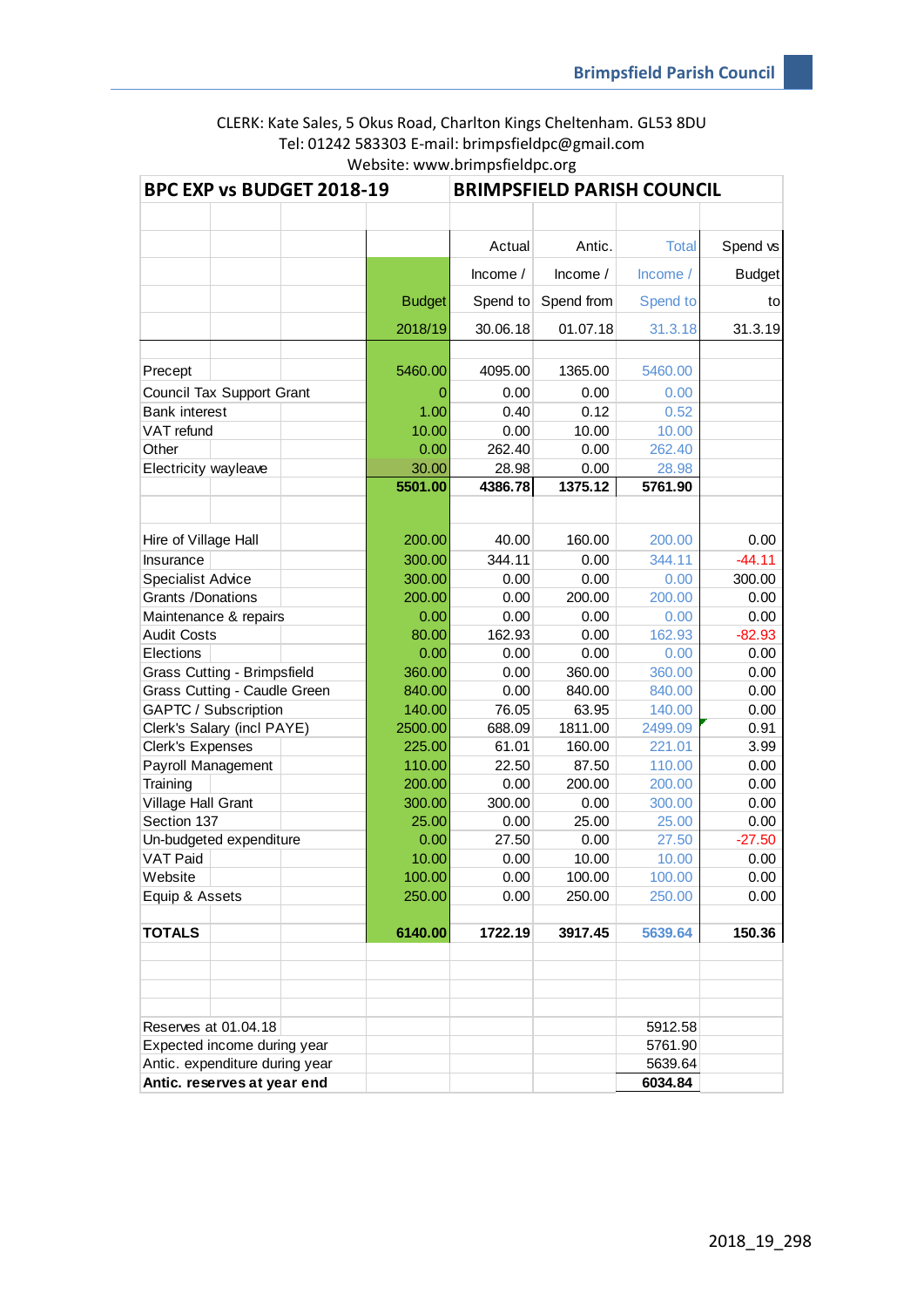| CLERK: Kate Sales, 5 Okus Road, Charlton Kings Cheltenham. GL53 8DU |
|---------------------------------------------------------------------|
| Tel: 01242 583303 E-mail: brimpsfieldpc@gmail.com                   |
| Website: www.brimpsfieldpc.org                                      |

|                                       | <b>Bank Reconciliation</b> |   |                      |           |
|---------------------------------------|----------------------------|---|----------------------|-----------|
|                                       |                            |   |                      |           |
| Period to 30th June 2018              |                            |   |                      |           |
|                                       |                            |   |                      |           |
| <b>Current account 00237343</b>       |                            |   |                      |           |
| Balance as per statement 30.06.18     |                            |   | 5,409.69<br>£        |           |
| Outstanding receipts in period        |                            |   |                      |           |
|                                       | n/a                        |   | £                    |           |
| Unpresented Payments in period        |                            |   |                      |           |
|                                       |                            | £ | £                    |           |
| Balance at 30th June 2018             |                            |   | £5,409.69            |           |
|                                       |                            |   |                      |           |
| Deposit account 07001337              |                            |   |                      |           |
| Balance as per statement 01.04.18     |                            |   | 3,142.56<br>£.       |           |
| Outstanding receipts in period        |                            |   |                      |           |
|                                       | Interest @ 09.04.18        |   | £<br>0.13            |           |
|                                       | Interest @ 09.05.18        |   | 0.13<br>$\mathbf{f}$ |           |
|                                       | Interest @ 11.06.18        |   | 0.14<br>£            |           |
| Payments in period                    |                            |   |                      |           |
| <b>NIL</b>                            |                            |   | £                    |           |
| Balance at 30th June 2018             |                            |   | £3,142.96            |           |
|                                       |                            |   |                      |           |
| <b>History Group account 01359353</b> |                            |   |                      |           |
| Balance as per statement 01.04.18     |                            |   | 33.14<br>£           |           |
| Receipts in period                    |                            |   |                      |           |
| <b>NIL</b>                            |                            |   | £                    |           |
| Payments in period                    |                            |   |                      |           |
| <b>NTL</b>                            |                            |   | £                    |           |
| <b>Balance at 30th June 2018</b>      |                            |   | 33.14<br>£           |           |
|                                       |                            |   |                      |           |
| <b>Total Balance</b>                  |                            |   |                      | £8,585.79 |
|                                       |                            |   |                      |           |
| <b>Cash Book Summary</b>              |                            |   |                      |           |
| Opening Balance 01.04.18              |                            |   | $E = 5,912.58$       |           |
| Add receipts to date                  |                            |   | £ 4,095.40           |           |
| Less Payments to date                 |                            |   | 1,422.19<br>£        |           |
| <b>Cash Book Balance</b>              |                            |   | £8,585.79            |           |
|                                       |                            |   |                      |           |
|                                       |                            |   |                      |           |
| <b>Reconciled Balance</b>             |                            |   |                      | £8,585.79 |